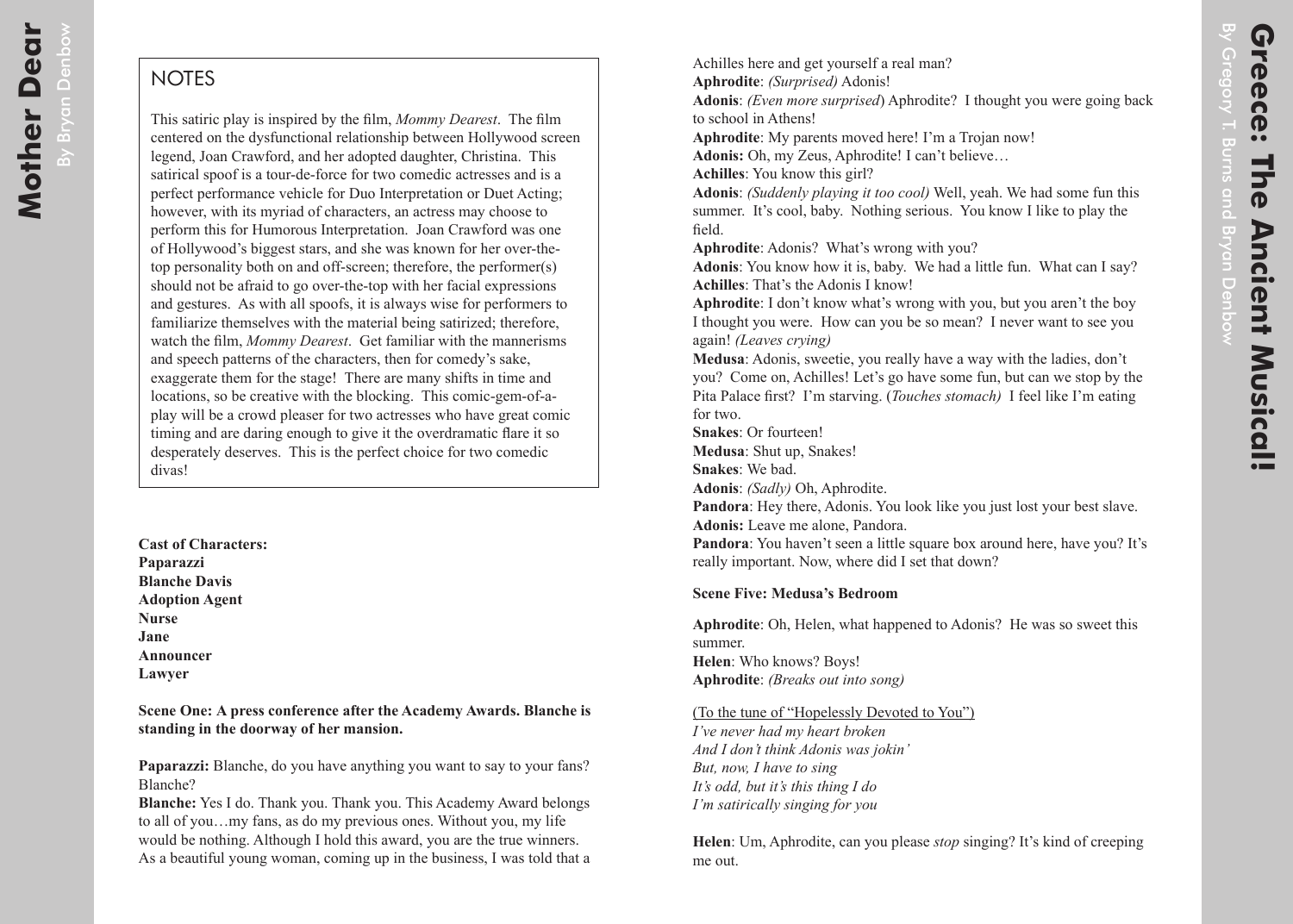pretty face and melodramatic acting techniques would only get me so far. Well, look at this broad now.

Paparazzi: What do you have in store for us next, Blanche? **Blanche:** I have one true desire that I have yet failed to reach. I want a baby.

**Paparazzi:** Are you announcing you're with child? Who's the Father? **Blanche:** Unfortunately, due to a traumatic acting misfortune, I can not conceive my own child, but I know that motherhood is something I crave. I want to adopt. I want to give a poor, sad, unloved, non-Malawi child the chance to have something wonderful….a mother like me, Blanche Davis…three time Academy Award winner for Best Actress in a Leading role and once nominated for a Supporting Role in "The Postman Always Walks a Bit to the Left."

## **Scene Two: An adoption agency office**

**Blanche:** *(As if ordering from a menu)* And I want her blonde, actually curly blonde, maybe with freckles…no, no freckles…they are so common. And she must be photogenic, but no more so than I am. *(Laughing)* That would never do!

**Adoption Agent:** I'm sorry, Ms. Davis, but you don't fit the profile to adopt a child. You are unmarried and you are known to have an undiagnosed extreme obsessive compulsive personality disorder. Do you truly see yourself as the mother type?

**Blanche:** Do you have any idea who I am, girly? Do you know how many acting awards I have won?

**Adoption Agent:** Of course we do, Ms. Davis, but adoption is so much more complicated than…

**Blanche:** How dare you talk to me in that tone, missy! I am Blanche Davis and nobody says "no" to Blanche Davis! I know how to play the game. I have worked my way up in this cesspool of a town! I have done things that…

**Adoption Agent:** But, you are unmarried. There would be no father in the household.

**Blanche:** Married? The child will have "uncles", many, many "uncles." Besides, any darn man in the world would give anything to be married to Blanche Davis. I could marry the President of Pepsi-Cola for goodness sake! *(Laughs hard)*

**Adoption Agent:** We only have the welfare of the child in mind. We are not here to cater to you Hollywood types who have nothing to offer but cheap publicity.

**Blanche:** I don't want a child for JUST cheap publicity. I want a child for cheap publicity and other things as well. Who are you to judge me? I am Blanch Davis, the iconic and sassy woman. *(Smirking)* I have many, many